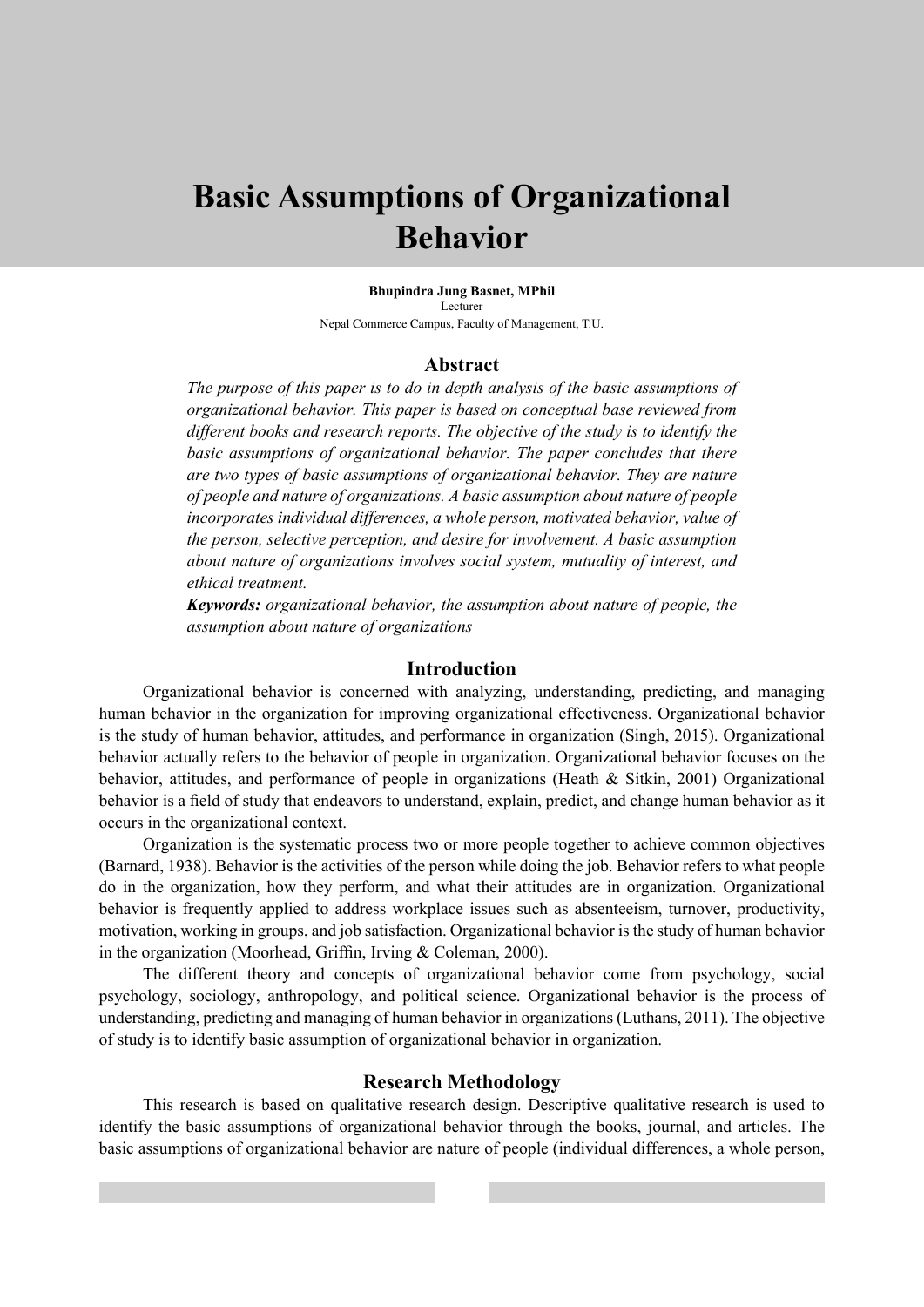selective perception, motivated behavior, value of the person and desire for involvement) and nature of organizations (social system, mutuality of interest, and ethical treatment).

# **Basic Assumptions (Foundations of OB) of Organizational Behavior**

Organizational behavior bases on two fundamental assumptions. Nature of people and nature of organization are used foundations of organizational behavior. Individual differences, a whole person, caused behavior, and human dignity are practiced in nature of people and social systems, mutuality of interests, and holistic concept are applied in nature of organization (Aswathappa, 2017). In figure 1, there are two types basic assumptions of OB. They are the assumptions about nature of people and the assumptions about nature of organization (Poudyal & Pradhan, 2018; Gautam & Gautam, 2019).



#### Figure 1: Foundations of OB

# **A. The Assumptions about Nature of People**

It is necessary to understand basic assumptions about the nature of people for understanding organizational behavior. The following are the basic assumptions about nature of people.

# **1. Individual Differences**

Organizational behavior assumes that all the individuals are differences from each other. The difference in individuals can be in several ways like physical characteristics, intelligence, perception, personality, attitudes, aptitudes, emotion, learning capability and communicative ability.

# **2. A Whole Person**

Organizational behavior assumes that an individual should be considered as a whole person. We cannot separate individual's psychology, beliefs, values, attitude from physical work settings.

# **3. Selective Perception**

Perception is a process by which individuals organize and interpret their sensory impressions in order to give meaning to the environment (Robbins, 1997). Perception is an individual's own view. Each person has a unique way to see, organize and interpret about event, people and things.

# **4. Motivated Behavior**

Motivation is the willingness to do something to achieve organizational goals and, at the same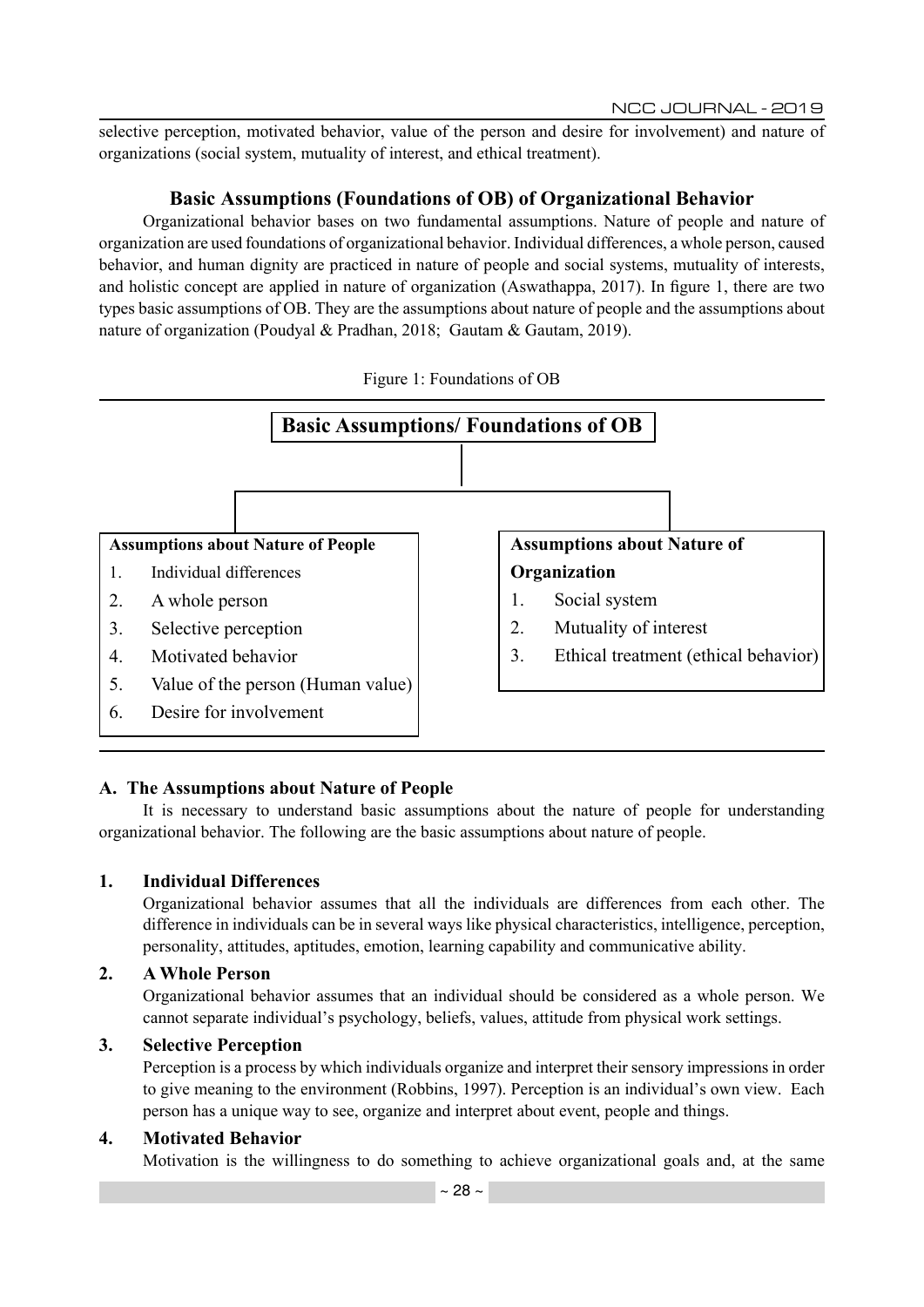#### Vol. 4, No. 1

time, to satisfy individual needs (Templer, Cattaneo, DeCenzo & Robbins, 2000). Every employee expects motivated behavior from manager. Manager need to understand about how employees can be motivated for better performance.

## **5. Value of the Person**

Organizational behavior assumes that people are more valuable and different than non-living things. Employees should be treated with respect, dignity and equity by the organizations. Employees should not be treated only economic tools.

#### **6. Desire for Involvement**

Individuals have desire for involvement in work. They want to show their creativity, skills, and efficiency while doing the work. People have capabilities for task performance, role fulfillment, and meaningful contribution and to meet challenging situations.

## **B. The assumptions about Nature of Organizations**

The nature of organizations is the area of study of organizational behavior. There are following basic assumption about nature of organizations.

## **1. Social System**

Organizations are the part of social system. Organizations are operated by social and psychological laws. Organizational behavior assumes that organizations are open social system. These systems affect behavior of individual.

## **2. Mutuality of Interest**

Organizational behavior assumes mutuality of individual and organization interests. Interests flow both ways. Organizations need people and people need organizations. Mutual interest provides a common goal for all the participants, which results in encouragement of the people to solve problems of the organization.

#### **3. Ethical Treatment**

Ethics involves moral issues and choices. It deals with right or wrong behavior about event, people and things. Ethical behavior of an individual depends on the moral standard or codes of conduct determined by society. Managerial ethics is the standard of behavior that guides individuals' managers in their work. Organizational should establish rules, code of conduct, working procedures and system.

## **Conclusions**

The basic assumption of organizational behavior is two types. They are nature of people and nature of organization. A basic assumption about nature of people incorporates individual differences, a whole person, motivated behavior, value of the person, selective perception, and desire for involvement. A basic assumption about nature of organizations involves social system, mutuality of interest, and ethical treatment.

## **References**

Aswathappa, K. (2017). *Organizational Behavior. 12th ed.* Mumbai: Himalaya Publishing House Pvt. Ltd. Barnard, C. I. (1938). *The Functions of the Executive*. Cambridge, Mass.: Harvard University Press, p. 73. Gautam, D. K., & Gautam, P. K. (2019). *Organizational Behavior. 2nd ed.* Kathmandu: KEC Publication and Distribution Pvt. Ltd.

Heath, C., & Sitkin, S. B. (2001). Big-B versus Big-O: What Is Organizational about Organizational Behavior? *Journal of Organizational Behavior* 22: 43–58.

Luthans, F. (2011). Organızatıonal Behavıor: An Evidence-Based Approach. *McGraw-Hill/Irwin*.

Moorhead, G., Griffin, R. W., Irving, P. G., & Coleman, D. F. (2000). *Organizational Behavior*. Boston: